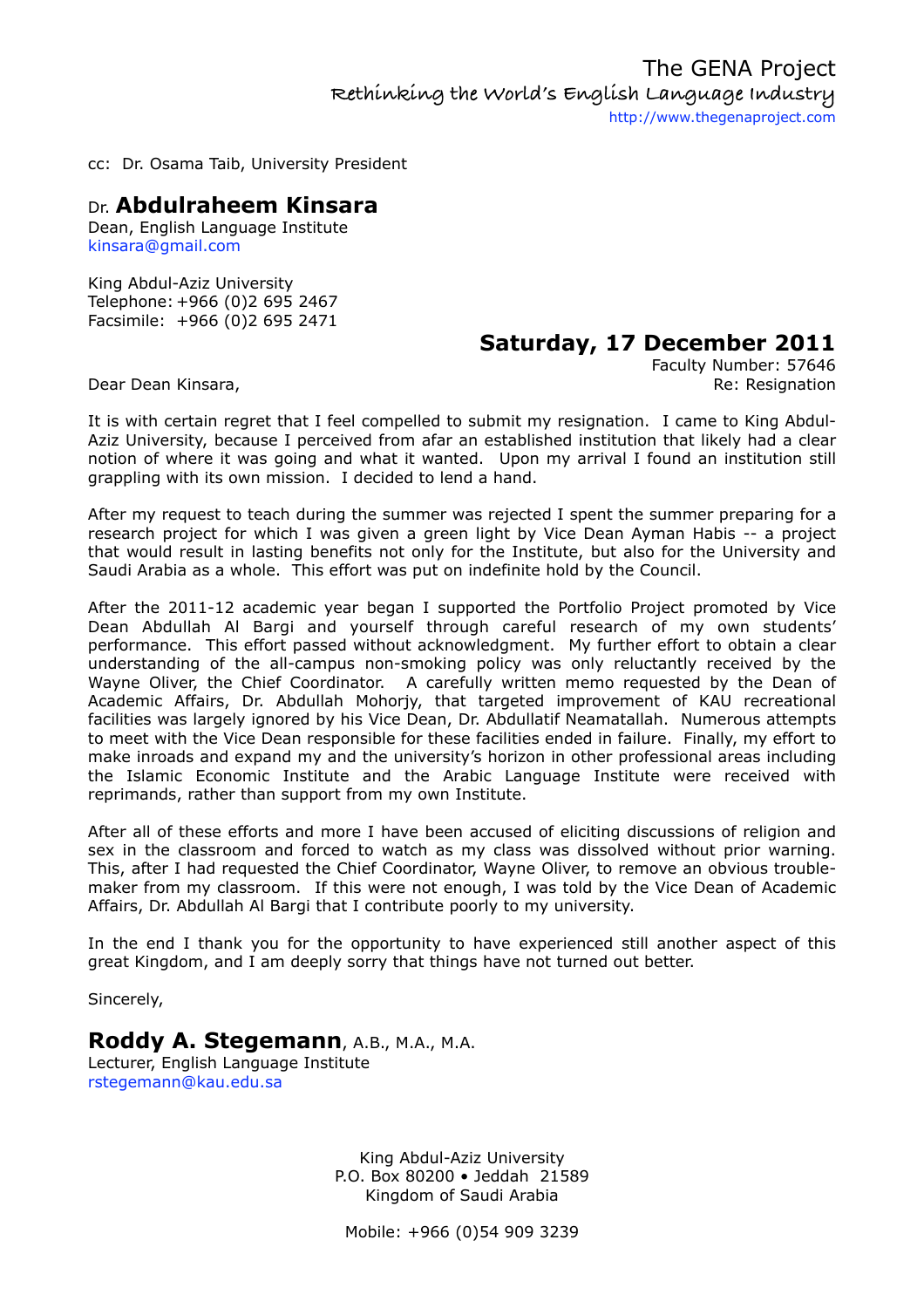My resignation from the university's English Language Institute was a wise decision, for with the sound and generous understanding of the university's administration I spent another two and a half years at King Abdulaziz University under the supervision of my good friend Professor Abdullah Al Shehri, Ph.D., Chairperson of the Department of European Languages and Literature in the university's Faculty of Arts and Humanities.

See attached service letters in Arabic and English.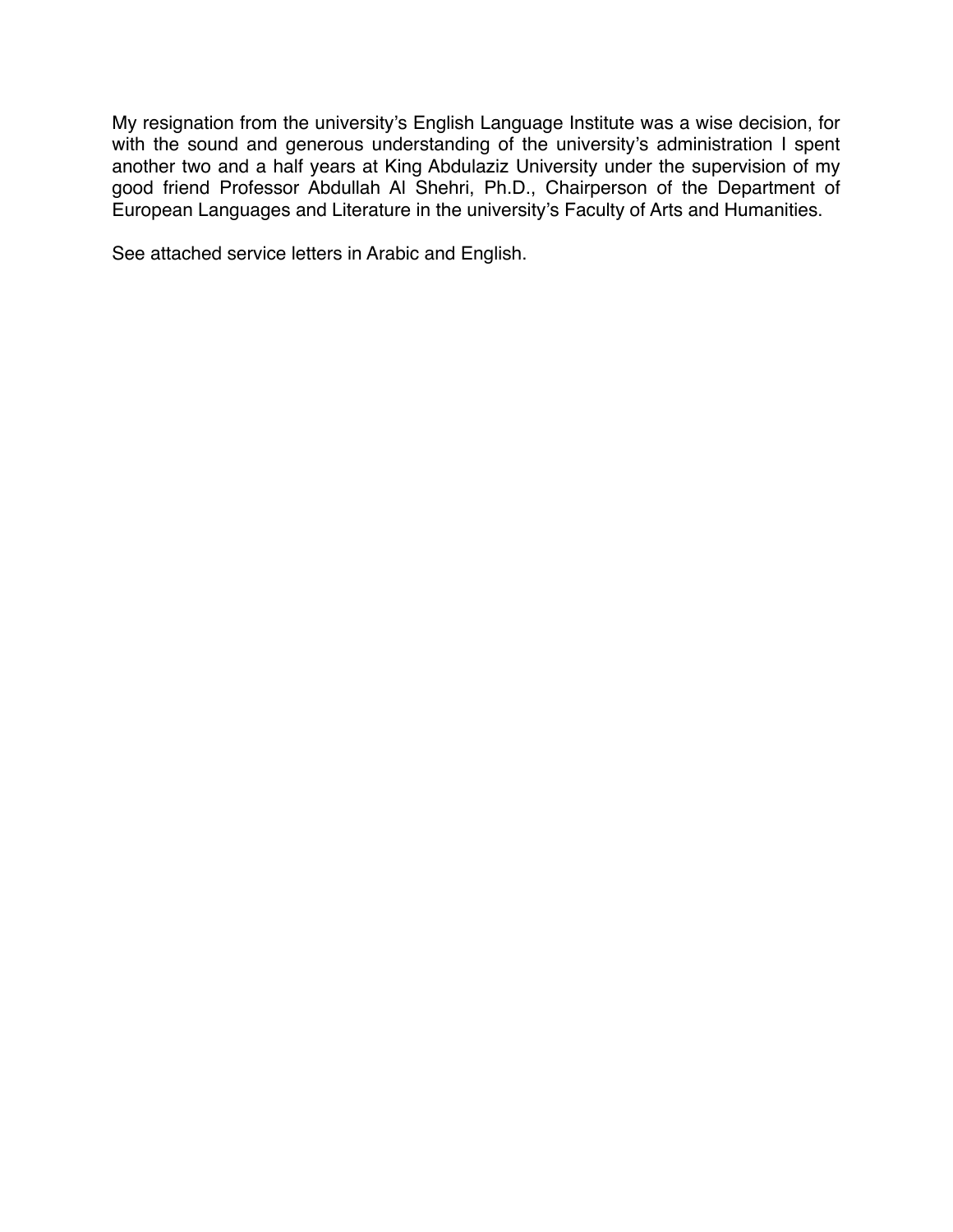| التساويسغ : 4 JUN 2014 |  |
|------------------------|--|
|                        |  |

 $rac{1}{2}$ 



دارة شسؤون الموضف

#### **Statement of Service**

| EMPLOYEE NUMBER:      | 00057646                                                      |
|-----------------------|---------------------------------------------------------------|
| ID NUMBER:            | 2303531087                                                    |
| NAME:                 | Roddy A. Stegemann                                            |
| NATIONALITY:          | American                                                      |
| <b>JOB TITLE:</b>     | Lecturer                                                      |
| JOB DESCRIPTION:      | <b>English language instruction</b>                           |
| INSTITUTIONS:         | English Language Institute and Faculty of Arts and Humanities |
| <b>STARTING DATE:</b> | 06/04/2011                                                    |
| <b>ENDING DATE:</b>   | 12/08/2014                                                    |
| MONTHLY SALARY:       | SAR 17,759.65 + benefits                                      |

This letter is to attest the aforesaid dates, amounts, and nature of Roddy A. Stegemann's employment at King Abdulaziz University.

In January, 2012 Mr. Stegemann transferred from the English Language Institute to the Department of European Languages and Literature in the Faculty of Arts and Humanities.

Mr. Stegemann is compelled to leave the university due to the Ministry of Education's age requirements. He lives in good status.

# Mohammed Abdulaziz AL-Sohaibani



**General Manager of Personnel Administation**